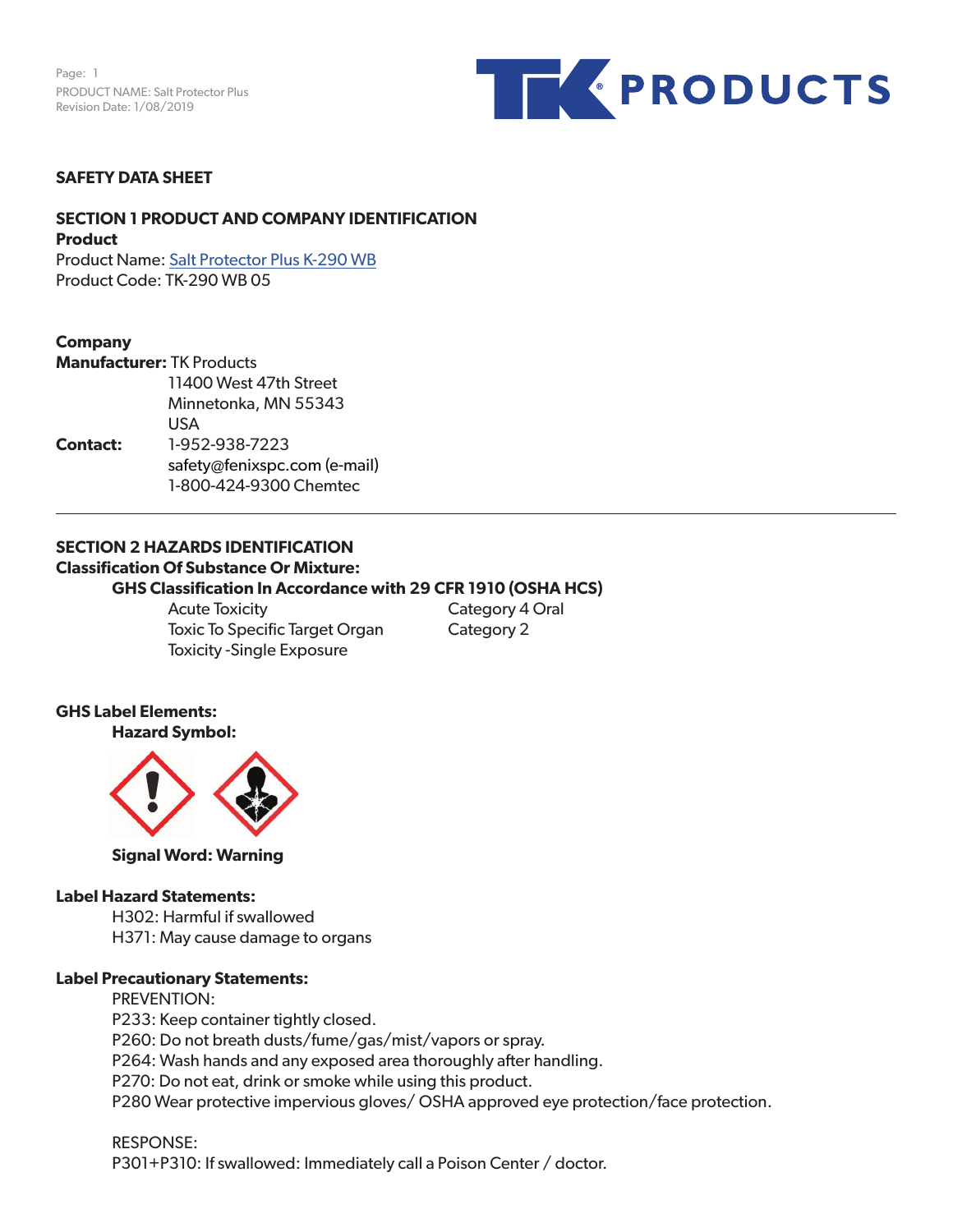

P303+P361+P353: If on skin (or hair): Take off immediately all contaminated clothing. Rinse skin with water (or shower). P307+P311: If exposed Call a poison center / doctor. P330: Rinse mouth. P370+P378: In case of fire: Use carbon dioxide (CO2), powder, alcoholresistant foam to extinguish.

# STORAGE:

P403+P235: Store in a well-ventilated place. Keep cool. P405: Store locked up.

DISPOSAL:

P501: Store separately. Dispose of contents/ container in accordance with local/ regional/national / international regulations.

OTHER HAZARDS: None known

# **Hazard Ratings**

|                                 | . | <br>ั⊸mmability … | <i>. .</i><br>2000 | Inne<br>$B = B + C + C$ |
|---------------------------------|---|-------------------|--------------------|-------------------------|
| <b>LIBAIC</b><br>$\blacksquare$ | . |                   |                    |                         |

# **SECTION 3 COMPOSITION / INFORMATION ON INGREDIENTS**

This material is regulated as a mixture

| Ingredient           | CAS#           | Weight %  | <b>Exposure Limits</b> |          |      |
|----------------------|----------------|-----------|------------------------|----------|------|
|                      |                |           | <b>PF</b><br>OSHA      | A        | THER |
| <b>Ethyl Alcohol</b> | $64-1$<br>/ -こ | $0 - 2.5$ | 1000 PPM               | 1000 PPM |      |

# **SECTION 4 FIRST AID MEASURES**

**Primary Routes Of Exposure:** Skin contact, eye contact, and inhalation..

#### **Description Of First Aid Measures:**

**Eyes:** Flush with large amounts of water for 15 minutes, lifting upper and lower eyelids. If irritation persists seek medical attention.

**Skin Contact:** Wash contaminated area with soap and water. Remove and launder contaminated clothing. **Ingestion:** If a large amount is ingested, give water or milk and induce vomitting. Seek medical attention. **Inhalation:** Remove victim to fresh air and provide oxygen if breathing is difficult. If breathing has stopped administer artificial respiration. Seek medical attention if condition persists.

#### **Most Important Symptoms/Effects, Acute And Delayed:**

**Eyes:** Contact with eyes may cause irritation.

**Skin:** Prolonged or repeated contact may cause irritation.

**Inhalation:** Inhalation of vapor or mist can cause irritation of nose, throat and lungs and lead to headaches and nausea.

**Ingestion:** Not an anticipated route of exposure. Small amounts are not expected to be harmful.

**Chronic Health Effects:** No anticipated chronic effects

**Medical Conditions Generally Aggravated By Exposure:** No known effects on other illnesses.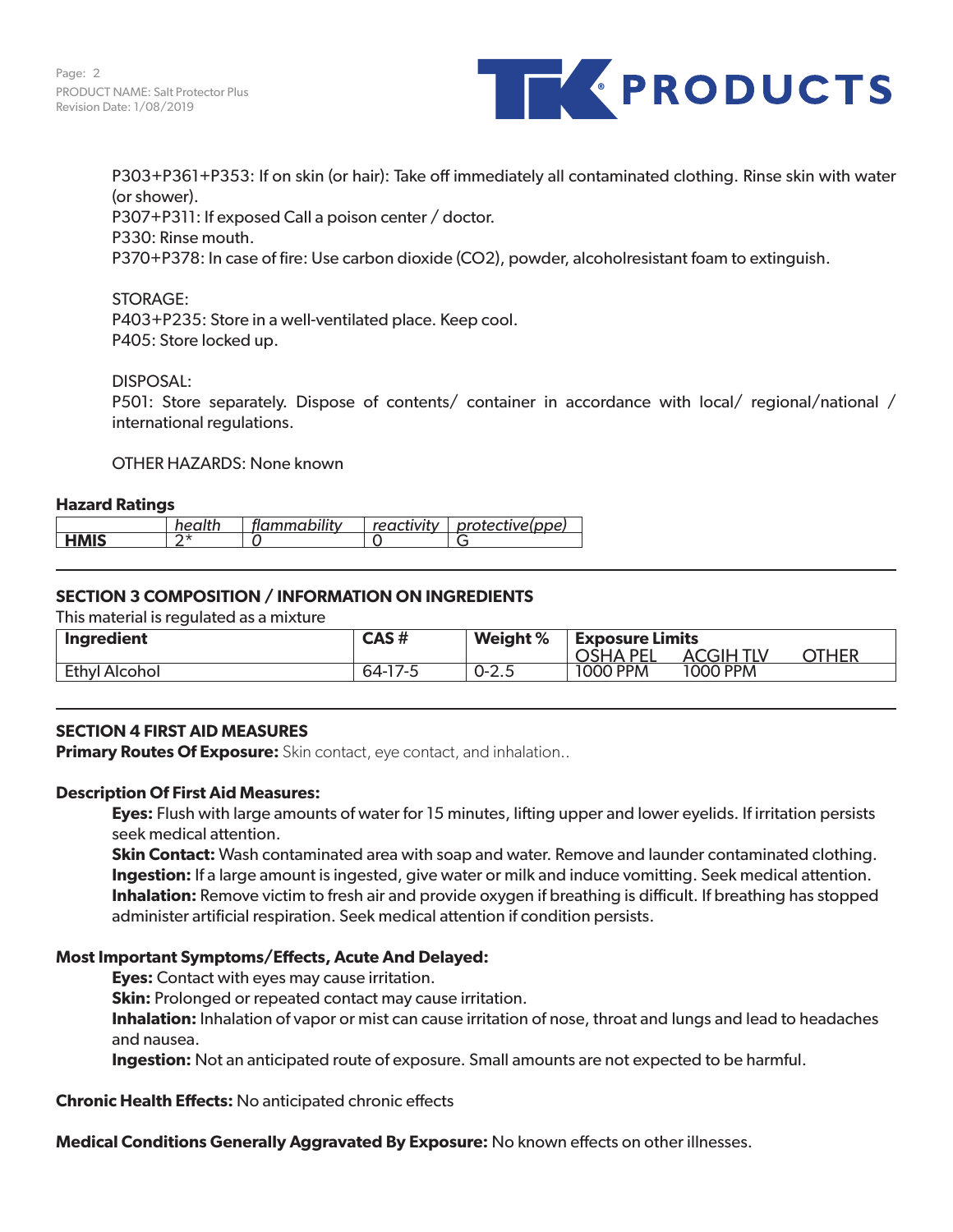Page: 3 PRODUCT NAME: Salt Protector Plus Revision Date: 1/08/2019



## **Indication Of Immediate Medical Attention And Special Treatment Needed:** Treat symptomatically.

#### **SECTION 5 FIRE FIGHTING MEASURES**

**Suitable Extinguishing Media:** This material will not burn in its liquid state unless heated above its flash point. Dried films may burn and can be extinguished by water spray, foam, dry chemical or carbon dioxide.

**Specific Hazards Arising From The Substance Or Mixture:** In the event of fire, harmful vapors including carbone monoxide, carbond dioxide, and others may be released. There is the possibility of pressure buildup in closed containers when heated. Water spray may be used to cool these containers.

**Special Protective Equipment And Precautions For Fire-Fighters:** Persons exposed to products of combustion should wear self-contained breathing apparatus and full protective equipment. Isolate danger area, keep unauthorized personnel out.

# **SECTION 6 ACCIDENTAL RELEASE MEASURES**

**Personal Precautions, Protective Equipment And Emergency Procedures:** Evacuate area and keep unnecessary and unprotected personnell from entering the spill area. Use proper personal protective equipment listed in section 8.

**Environmental Precautions:** Keep runoff from storm sewars, ditches, streams, lakes and other ground waters and waterways.

**Methods And Materials For Containment And Clean Up:** Contain all spills. Absorb with oil-dri or similar inert material. Sweep or scrape up and containerize. Collect into suitable contaners and dispose of properly in accordance with all applicable regulations. (See Section 13) Rinse affected area thoroughly with water.

#### **SECTION 7 HANDLING AND STORAGE**

**Precautions For Safe Handling:** Employees who come in contact with this material must be trained in accordance to 1910.1200 of the Hazard Communication Standard. Wear chemical resistant gloves and protective clothing to minimize contact. The use of respiratory protection is advised when spraying because of mist and dust overspray.

**Precautions For Safe Storage:** Keep from freezing; material may coagulate. The minimum recommended storage temperature is 34F/1C, the maximum recommended storage temperature is 120F/49C. Keep away from incompatable materials (see section 10). Keep containers tightly closed. It is advised that material be used within 1 year of manufacture, rotate stock.

**Other Precautions:** All empty containers should be disposed of in an environmentally safe manner in accordance with all governmental regulations.

#### **SECTION 8 EXPOSURE CONTROL / PERSONAL PROTECTION**

**Control Parameters:** See Section 3 for occupational exposure limit values

**Engineering Controls:** General room ventilation is adequate.

**Personal Protecive Equipment:**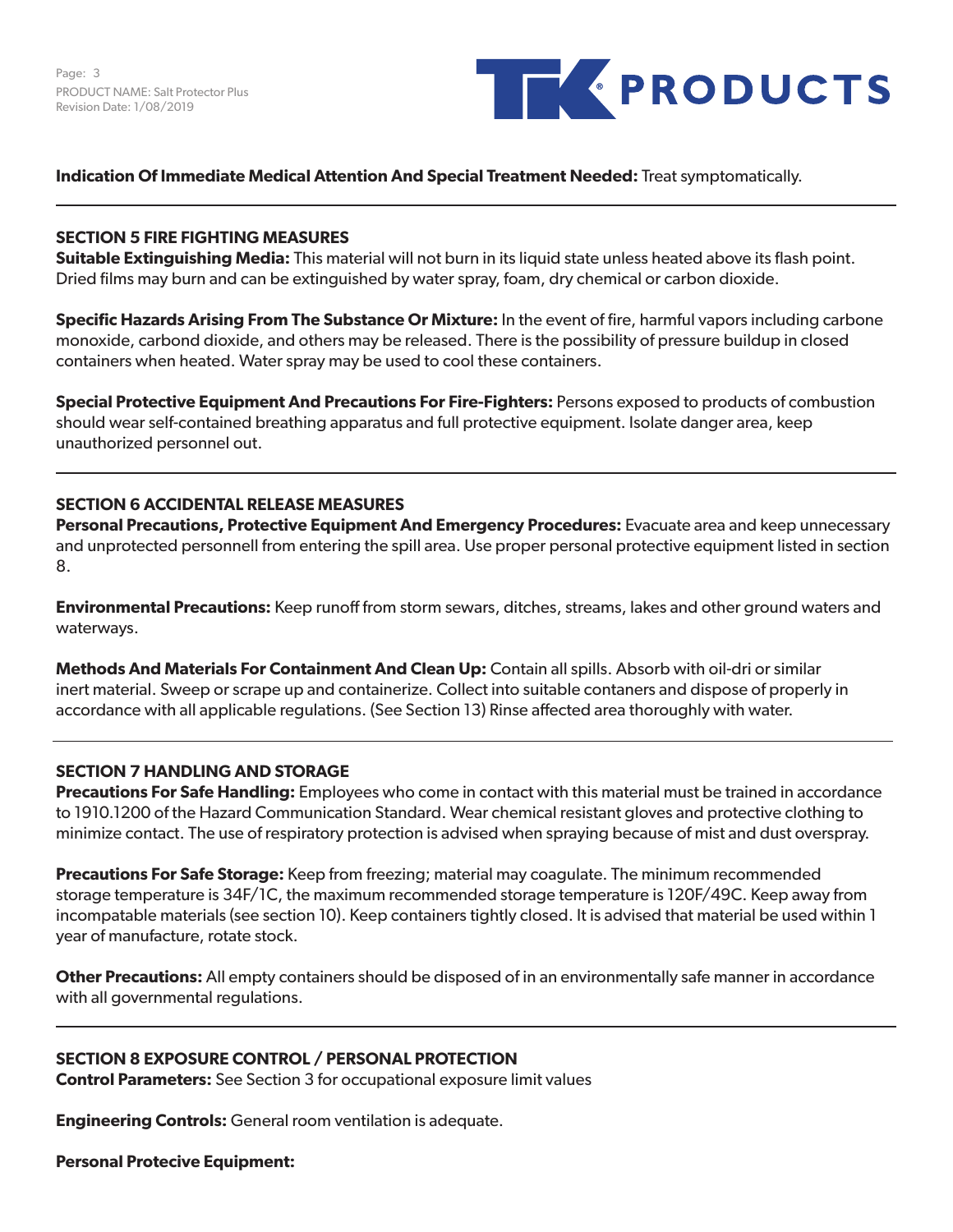

**Respiratory Protection:** No special requirements under normal use conditions. In confined areas, or areas with poor ventilation, engineering controls should be used to minimize exposure. Use NIOSH/MSHA approved respirator if conditions warrant.

**Protective Gloves:** Prevent prolonged or repeated contact by wearing chemical resistant gloves and other appropriate protective clothing. Launder contaminated clothing before reuse.

**Eye Protection:** Wear safety glasses to reduce eye contact potential. Chemical safety goggles (ANSI Z87.1 or approved equivalent) are appropriate if splashing is likely. Eye washes must be available where eye contact can occur.

**Other Protective Clothing Or Equipment:** A source of clean water should be available for flushing eyes and skin. Showers should be available if larger spills are possible.

#### **Work/Hygienic Practices:**

Efforts should be made to minimize contact and spills. Always wash hands before eating, drinking, or smoking. Clean up spills promptly. Follow OSHA and company guidelines.

# **SECTION 9 PHYSICAL AND CHEMICAL PROPERTIES**

Appearance/Physical State: Liquid Color: Various colors. Odor: Amine Or Ammonia Odor pH: Not Determined Odor Threshold: Not Measured Solubility In Water: Dilutable Melting/Freezing Point: Not Determined Boiling Point/Range: Specific Gravity (H2O=1): 1. Vapor Density: Greater Than Air Evaporation Rate: Not Determined Flammability: Not Determined Flash Point: No Flashn/A Vapor Pressure: Not Determined Upper Explosion Limit: N/A Auto-Ignition Temperature: Not Determined Lower Explosion Limit: N/A Partition Coefficient: Not Available Decopmposition Temperature: Not Available Viscosity: Not Determined Coating V.O.C.: 289 G/L (2.41 Lb/Gl )

# **SECTION 10 STABILITY AND REACTIVITY**

**Reactivity:** Will not occur.

**Chemical Stability:** Stable under normal conditions and handling.

**Possibility Of Hazardous Reactions:** No hazardous reactions if stored and handled as prescribed/indicated.

**Conditions To Avoid:** None known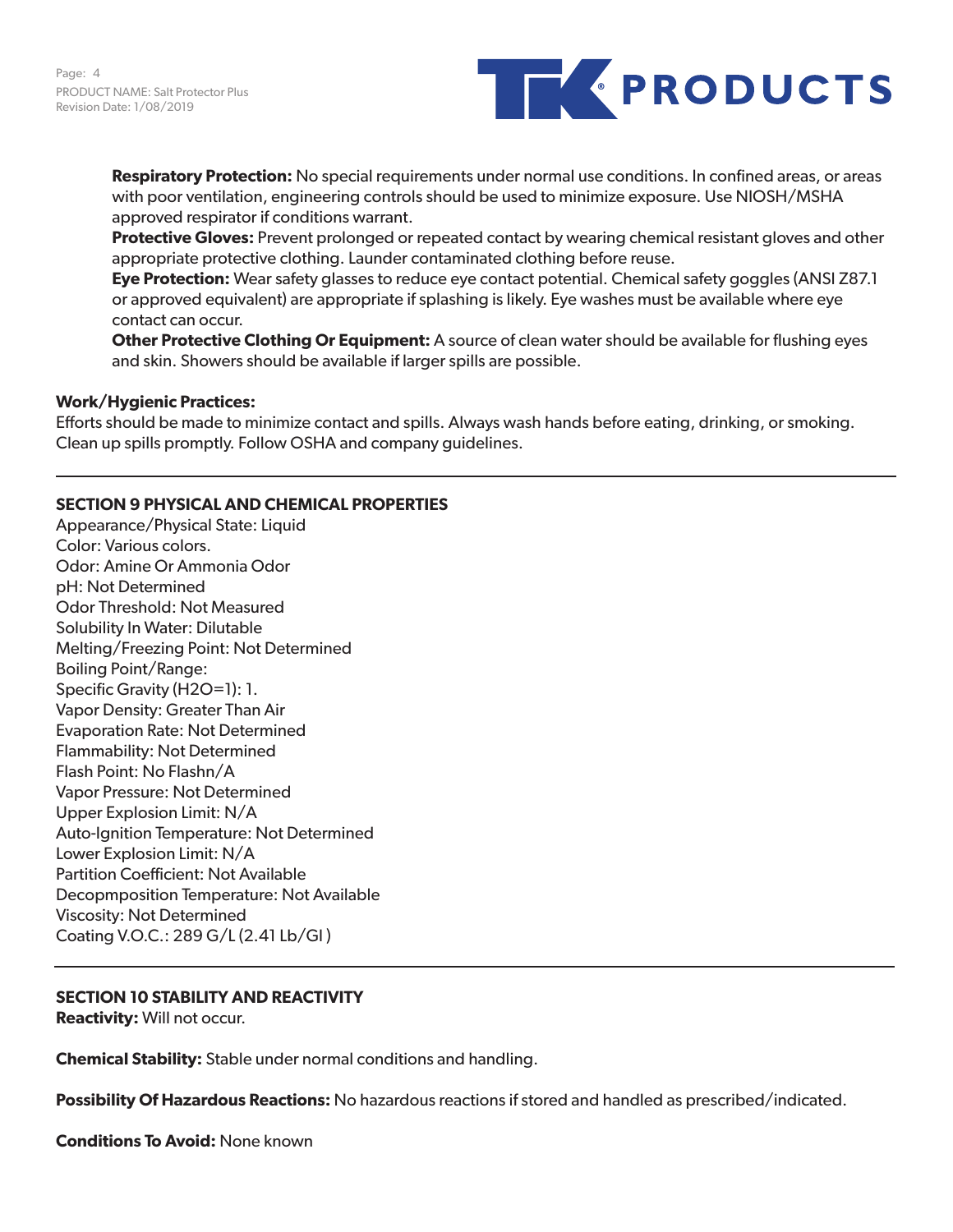Page: 5 PRODUCT NAME: Salt Protector Plus Revision Date: 1/08/2019



**Incompatible Materials:** None known. Materials which are not compatible with water or ordinary organics will not be compatible with this material.

**Hazardous Decomposition Or Byproducts:** Combustion may liberate toxic byproducts such as carbon dioxide, and carbon monoxide, various oxides of carbon and nitrogen. Thermal decomposition may liberate acrylic monomers and ammonia.

# **SECTION 11 TOXICOLOGICAL INFORMATION**

**Sensitization:** None known.

**Carcinogenicity:** There is no data available to indicate any components present at greater than 0.1% may present a carcinogenic hazard.

**Reproductive Toxicity:** There is no data available to indicate any components present at greater than 0.1% may present reproductive toxicity.

**Teratogenicity (Birth Defects):** There is no data available to indicate any components present at greater than 0.1% may cause birth defects.

**Mutagenicity:** There is no data to indicate that any component present at greater than 0.1% will alter DNA.

**SECTION 12 ECOLOGICAL INFORMATION Ecotoxicity:** No data available.

**Persistence And Degradability:** Not readily degradable.

**Bioaccumulative Potential:** No data available.

**Mobility In Soil:** No data available.

**Other Adverse Effects:** No known effects or critical hazards. No data available.

# **SECTION 13 DISPOSAL CONSIDERATIONS**

This product does not meet the definition of hazardous waste under the U.S. EPA Hazardous Waste Regulations 40 CFR 261, however, state and local regulations may be more restrictive. Coagulate the emulsion by the stepwise addition of ferric chloride and lime. Remove the clear supernatant and flush to a chemical sewer. Incinerate liquid and contaminated solids in accordance with local, state, and federal regulations.

#### **SECTION 14 TRANSPORT INFORMATION**

**Proper Shipping Name: (UN #, Shipping Name, Hazard Class, Packing Group)** Not regulated.